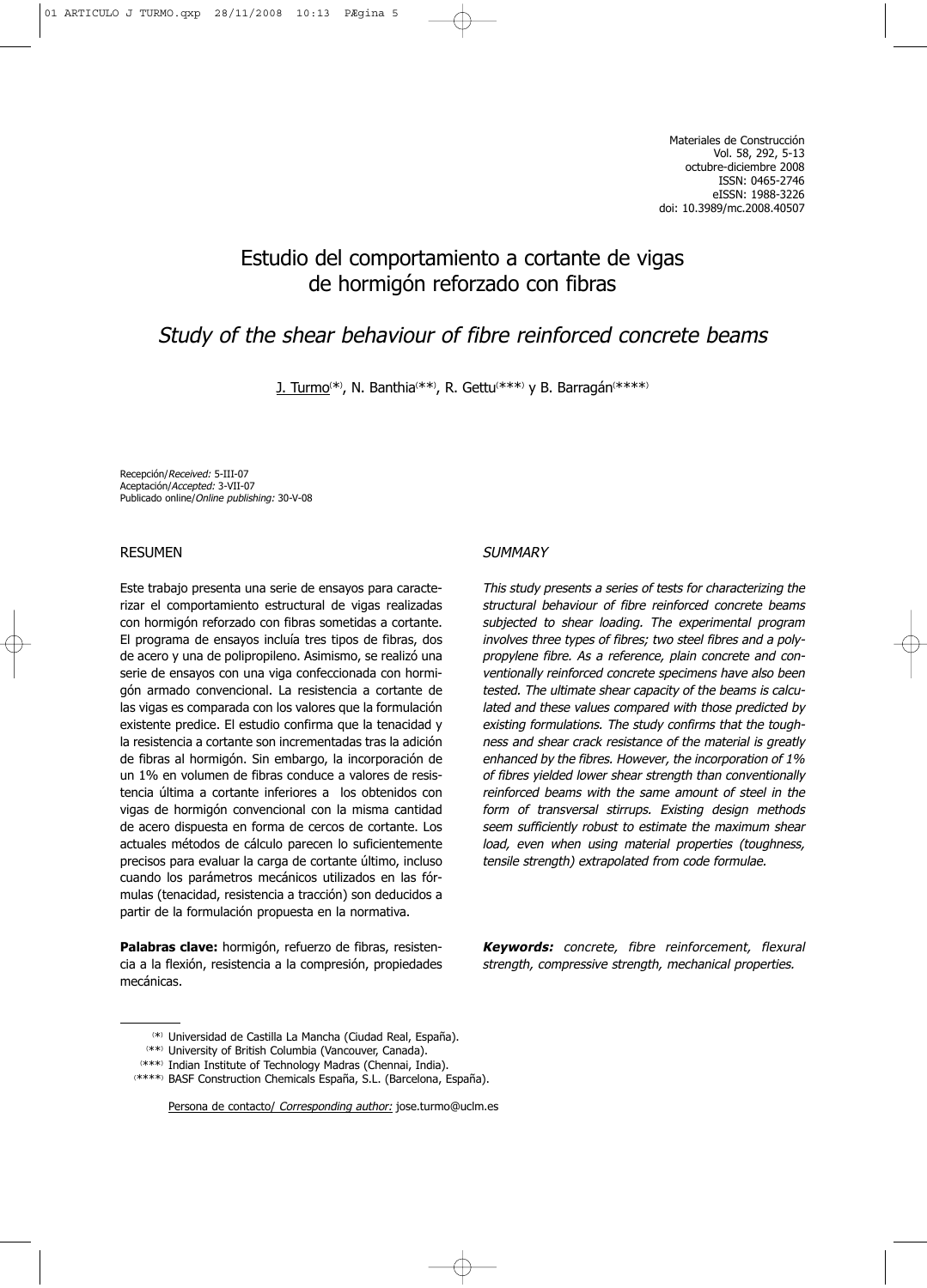# **1. INTRODUCCIÓN**

Las fibras metálicas y poliméricas son usadas para reforzar el hormigón e incrementar su tenacidad y mejorar el control de la fisuración. El hormigón reforzado con fibras (Fibre Reinforced Concrete, FRC) puede ser usado reduciendo o incluso eliminando la armadura convencional. En nuestro país, el mayor campo de aplicación del FRC corresponde al hormigón proyectado y a pavimentos (1). Uno de los fines para los que el FRC es usado es para incrementar la resistencia de elementos sometidos a cortante. Son numerosas las formulaciones propuestas para cuantificar el incremento de resistencia a cortante que induce la introducción de fibras en el hormigón (2-7). Cada una de ellas es función de un índice que tiene en cuenta de alguna manera la tenacidad del material. Cada una de estas fórmulas emplea un índice diferente que se obtiene a partir de distintos tipos de ensayos, sobre diferentes tipos de probetas, todos ellos perfectamente definidos. Sin embargo, debido a que en general no se dispone de tanta información sobre el material, la aplicación de estas fórmulas en proyecto se ve dificultada. Además, muchas de estas fórmulas están diseñadas sólo para la evaluación de hormigones reforzados con fibras metálicas (Steel Fibre Reinforced Concrete, SFRC).

El propósito de esta comunicación es presentar una serie de ensayos realizados para caracterizar el comportamiento estructural a cortante de vigas de hormigón reforzado con fibras de diferentes formas y materiales (acero y polipropileno). Además, se evalúa hasta qué punto se puede llegar a predecir la respuesta al cortante último de una viga de FRC extrapolando los índices usados en las fórmulas a partir de la información que se tenga disponible del material. Asimismo, se comprueba si la formulación obtenida para el hormigón reforzado con fibras de acero es extrapolable a un hormigón reforzado con fibras de polipropileno.

## **2. MECANISMOS DE RESISTENCIA A COR-TANTE DE LAS VIGAS DE FRC**

En una viga de FRC parece lógico pensar que, en rotura, la fuerza de cortante transferida por el alma debido al efecto engranaje de los áridos se incrementa, ya que ésta depende de la apertura de fisura (o de la apertura relativa de la fisura con respecto al tamaño de los áridos) y con el FRC el tamaño de la fisura se ve claramente reducido. Además, debido al diferente comportamiento postpico del FRC, una vez producida la fisura de cortante existen unas tensiones de tracción atravesando la fisura cuya proyección vertical equilibra el cortante que actúa sobre la viga. Estas tensiones de tracción equivalentes al esfuerzo necesario para arrancar las fibras de la matriz de

#### **1. INTRODUCTION**

Both steel and polymeric fibres have been used to reinforce concrete and consequently increase its toughness and crack resistance. Fibre reinforced concrete (FRC) can be used in some structural applications with a reduced amount or even without any conventional bar reinforcement, as in shotcreting or paving construction (1). A promising application of the fibres is to increase the loadcarrying capacity of concrete subjected to shear. Several design methods have been proposed that take into account the increase in shear strength due to the fibres (2-7). Each of the methods accounts for the fibre contribution by means of an index based on the toughness of the material. However, each formula uses a different index, obtained from different types of test configurations. Since usually not that much information of the material is available, the application of the design methods can be difficult. Moreover, most of the design methods and tests procedures have been developed only for the evaluation of steel fibre reinforced concrete (SFRC).

The purpose of this work is to present the results of a study carried out to characterize the structural behaviour of FRC beams under shear loading, considering fibres of different shapes and materials (steel and polymeric). Further, the study aims to evaluate up to what extent the ultimate shear capacity can be predicted by the existing design method when toughness parameters are extrapolated from the available material information. At the same time, it is verified whether the design methods for SFRC can be extrapolated to polypropylene fibre reinforced concrete.

## **2. SHEAR RESISTANT MECHANISMS OF FRC BEAMS**

In an FRC beam, it seems logical to consider that, during failure, the shear force transferred along the web, due to the aggregate interlocking, is increased since the crack opening is reduced by the fibre action. Also, due to the toughness of FRC, tensile stresses can be resisted across the crack once the shear crack appears (through fibre bridging), giving rise to a vertical force component that contributes to balancing the shear force acting on the beam. These tensile stresses, necessary to pullout the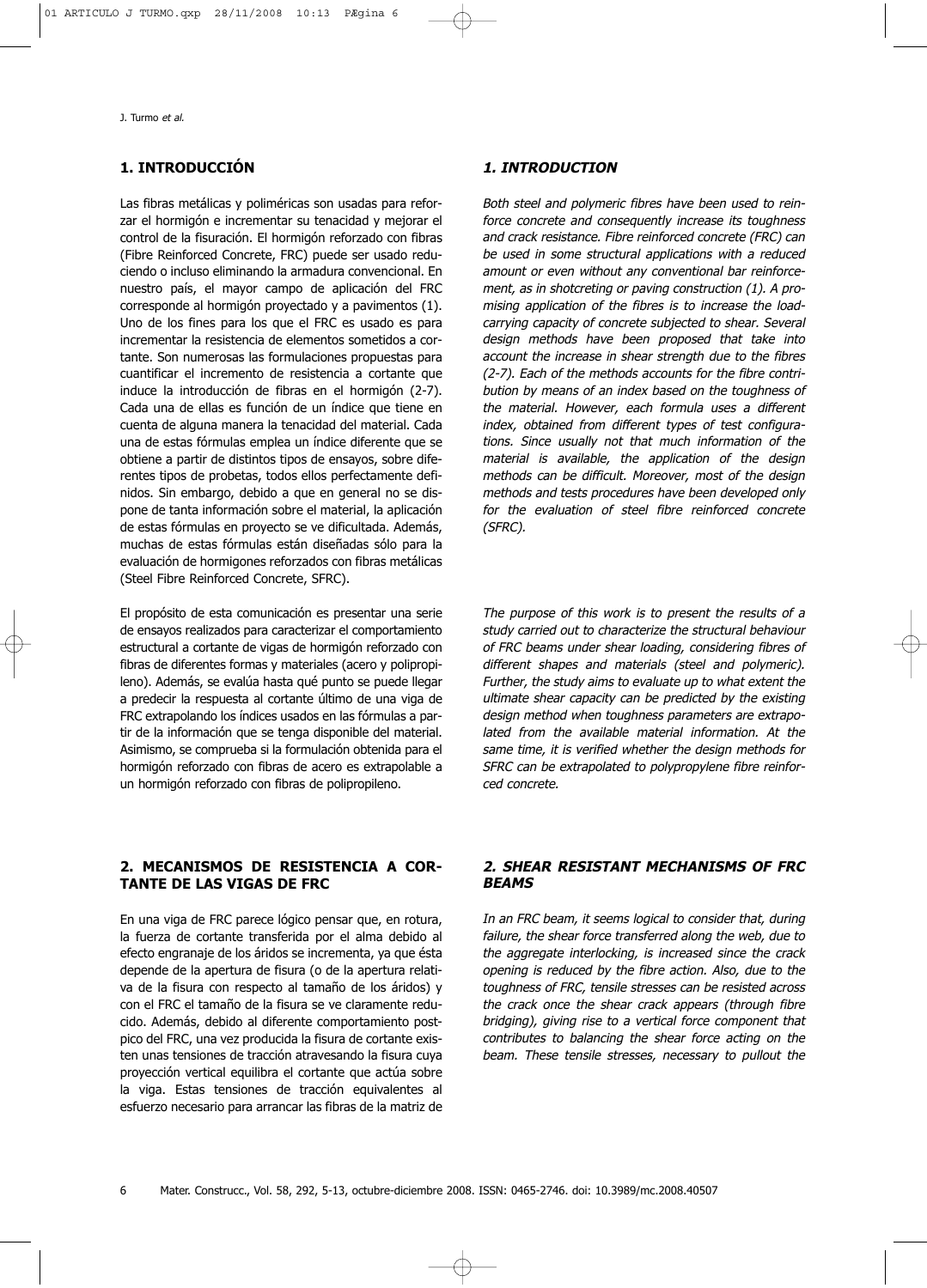hormigón son las que definen el comportamiento postfisuración del material.

El método que propugnan las normas europeas y el código ACI americano para la evaluación de la respuesta a cortante último Vu consiste en sumar un término que recoge la contribución del hormigón Vcd y otro que representa el papel de los cercos Vwd en la resistencia a cortante.

Siguiendo esta línea, muchos autores (2-5) sugieren para FRC la adición de otro sumando Vfd, que recoge el efecto de las fibras:

donde  $V_{fd}$  es función de diversos parámetros. Así, a modo de ejemplo, según RILEM (5), la contribución de la fibra metálica viene dada por:

 $\tau_{\text{fd}}$  = valor de diseño de la tensión tangencial máxima debida a las fibras: $\tau_{\text{fd}} = 0.12 \cdot f_{\text{eqk},3}$  (MPa) donde  $f_{\text{eqk},3}$  es un valor de resistencia equivalente obtenido del ensayo de flexotracción normalizado por RILEM (8).

donde:  $k_f$  = factor para tener en cuenta la contribución de las alas en una sección en T:

 $h_f$  = espesor del ala (mm)  $b_f$  = anchura del ala (mm)

 $b_w$  = anchura del alma (mm)

 $Y$  k<sub>1</sub> tiene en cuenta el efecto escala

$$
k_1 = \frac{1600 - d}{1000} \quad k_1 \ge 1 \; ; \; (d \text{ in mm}); \quad [5]
$$

## **3. MATERIALES**

La dosificación empleada como referencia para el hormigón sin fibras (Tabla 1) tenía como meta alcanzar una resistencia de 50 MPa. Para los FRC se usaron tres tipos de fibras, todas ellas de longitud 50 mm, fibras de acero con extremos deformados Dramix RL 45/50 BN, fibras de acero Novotex 1050 con extremos achatados y fibras de polipropileno onduladas S-152 HPP. La cantidad de las mismas en la mezcla era de un 1% en volumen, lo cual puede considerarse como un límite práctico superior de contenido de fibras. Un resumen de las piezas hormigonadas aparece en la Tabla 2.

fibres from the concrete matrix, will define the post-peak behaviour of the material.

For the shear design of beams, the European and American Codes consider that the ultimate shear capacity, Vu, is the sum of the contributions of the concrete and the stirrups, Vcd and Vwd, respectively:

$$
V_u = V_{cd} + V_{wd} \qquad [1]
$$

Accordingly, several authors (2-5) have suggested the addition of another factor, Vfd, to take into account the fibre contribution:

$$
V_{u} = V_{cd} + V_{wd} + V_{fd} \quad [2]
$$

where  $V_{fd}$  is a function of different parameters. For example, RILEM (5) defines the contribution of steel fibres to the ultimate shear capacity as:

$$
V_{\text{fd}} = k_{\text{f}} k_1 \tau_{\text{fd}} b_{\text{w}} d \quad [3]
$$

 $\tau_{fd}$  = design value of the maximum tangential stress due to fibres;  $\tau_{fd} = 0.12 \tau_{eqk,3}$  (MPa); where feqk,3 is the equivalent residual stress from the bending test recommended by RILEM (8).

where  $k_f$  takes into account the contribution of the flanges of a T-section:

$$
k_f = 1 + \left(\frac{h_f}{b_w}\right)\left(\frac{h_f}{d}\right)n, \ \ k_f \le 1.5 \quad [4]
$$

 $h_f$  = flange thickness (mm)  $b_f$  = flange width (mm)  $b_w$ = web width (mm)

$$
n = \frac{b_f - b_w}{h_f} \quad ; \ n \leq 3 \quad ; \ n \leq \frac{3b_w}{h_f}
$$

And  $k_1$  accounts for the size effect

$$
K_1 \geq 1 ; (a \text{ in mm}); \quad [3]
$$

# **3. MATERIALS**

The base mix composition, Table 1, aimed to achieve a compressive strength of 50 MPa. Three types of fibres were considered, all with 50 mm length: Dramix 45/50 BN hook-ended steel fibres, Novotex 1050 flat-ended steel fibres, and S-152 HPP ondulated polypropylene fibres. In all cases the fibre volume was fixed at 1%, which can be considered as the upper limit due to practical reasons, such as ease of mixing and placing. Table 2 summarizes the cast specimens.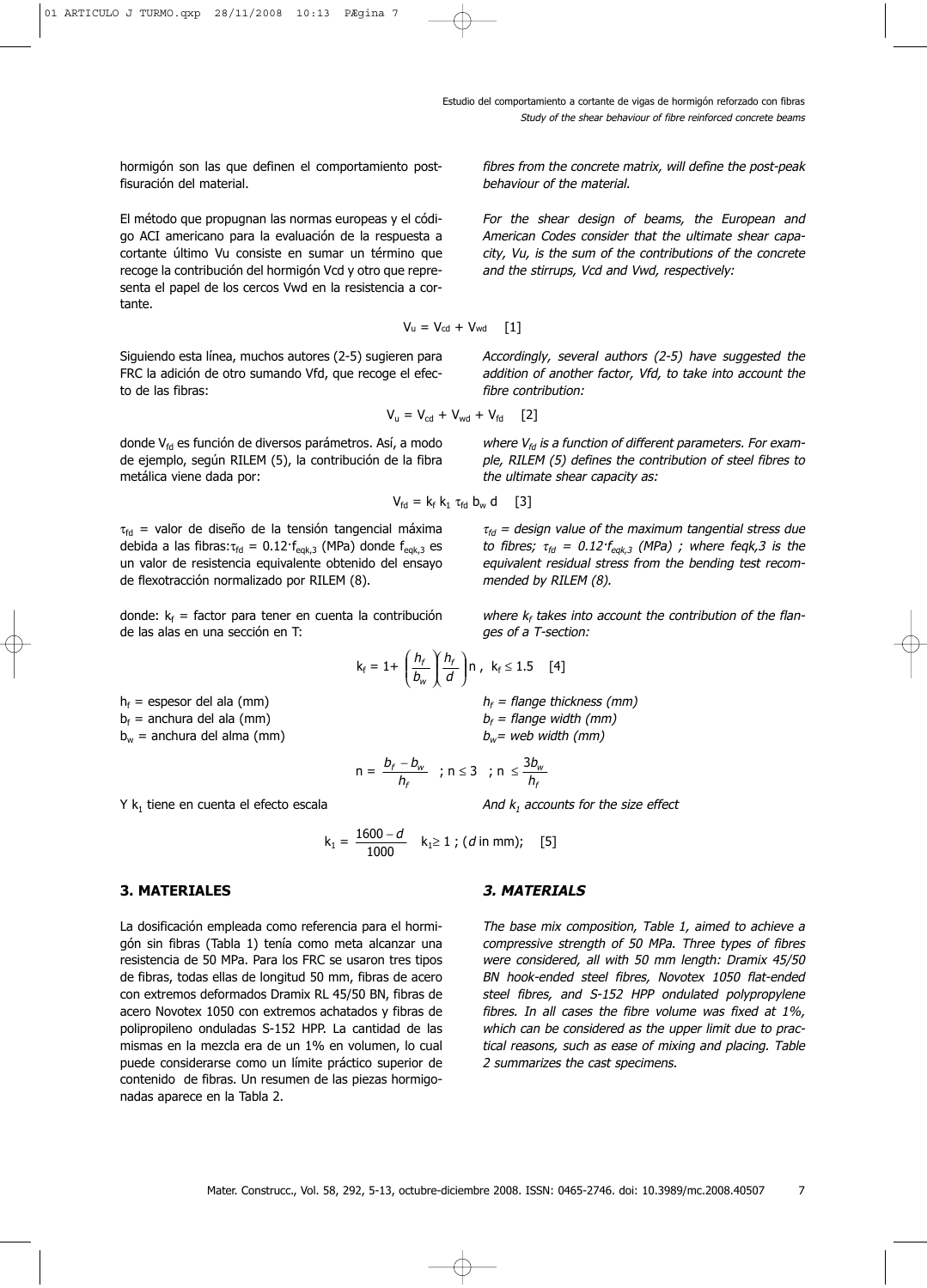#### Tabla 1 / Table 1 Dosificación del hormigón. Mix proportions.

| <b>Componente/Component</b>                               | Kg / $m3$ |
|-----------------------------------------------------------|-----------|
| Cemento/Cement                                            | 363       |
| Arena/Sand                                                | 804       |
| Grava/Gravel 10 mm MSA                                    | 579       |
| Grava/Gravel 20 mm MSA                                    | 464       |
| Agua/Water                                                | 181       |
| Superplastificante/Superplastizicer (lts/m <sup>3</sup> ) | 2.0       |



| Hormigón/Concrete   | Probetas / Cast specimens |                 |                                                                                       |
|---------------------|---------------------------|-----------------|---------------------------------------------------------------------------------------|
| PC-NSR (referencia/ | 3 cilindros/cylinders     | 3 vigas/beams   | 2 vigas / beams 96×125×1000 mm Armado/ Reinforcement:                                 |
| reference)          | $100\times200$ mm         | 100×100×350 mm  | longitudinal/ longitudinal 2- $\Phi$ 16 (15M), transversal: ninguno/stirrups: none    |
| Dramix 1%           | 3 cilindros/cylinders     | 3 vigas/beams   | 2 vigas / beams 96×125×1000 mm Armado/Reinforcement:                                  |
|                     | 100×200 mm                | 100×100×350 mm  | longitudinal/ longitudinal 2- $\Phi$ 16 (15M), transversal: ninguno/stirrups: none    |
| Novotex 1050 1%     | 3 cilindros/cylinders     | 3 vigas / beams | 2 vigas / beams 96×125×1000 mm Armado/ Reinforcement:                                 |
|                     | 100×200 mm                | 100×100×350 mm  | longitudinal/ longitudinal 2- $\Phi$ 16 (15M), transversal: ninguno/stirrups: none    |
| <b>HPP 1%</b>       | 3 cilindros/cylinders     | 3 vigas / beams | 2 vigas / beams 96×125×1000 mm Armado/Reinforcement:                                  |
|                     | 100×200 mm                | 100×100×350 mm  | longitudinal/ longitudinal 2- $\Phi$ 16 (15M), transversal: ninguno/stirrups: none    |
| Control PC-SR       | 3 cilindros/cylinders     | 3 vigas/beams   | 2 vigas / beams 96×125×1000 mm Armado/Reinforcement:                                  |
|                     | 100×200 mm                | 100×100×350 mm  | longitudinal/ longitudinal 2- $\Phi$ 16 (15M), transversal/stirrups: c $\Phi$ 6/50 mm |

# **4. ENSAYOS DE CARACTERIZACIÓN DEL MATERIAL**

Para la caracterización del material usado en los ensayos a cortante se ensayaron probetas cilíndricas de 100×200 mm a compresión y probetas prismáticas 100×100×350 mm a flexotracción con carga en tercios de luz. Los ensayos de caracterización del material se realizaron siguiendo las recomendaciones de la Japan Society of Civil Engineers (JSCE) para SFRC y la normativa ASTM. Los ensayos a compresión de hormigones con fibras, se efectuaron siguiendo el artículo JSCE-SF5 (9), que además de la resistencia a compresión evalúa la tenacidad a compresión. Los ensayos de flexotracción se realizaron siguiendo la norma ASTM C1018 (10). La configuración del ensayo y la media de los resultados pueden verse en las Figuras 1 y 2; y 3 y 4, respectivamente.

Como se deduce de las Figuras 3 y 4, el material incrementa su tenacidad con la adición de fibras, en mayor grado con las fibras de acero con extremos conformados, seguidas de aquéllas con los extremos achatados y de las poliméricas. Sin embargo, la resistencia a compresión de los FRC es inferior a la del hormigón de referencia. Este efecto también ha sido observado por otros investigadores (11).

# **4. MATERIAL-SCALE CHARACTERIZATION TESTS**

The concrete compressive strength was evaluated for each mix by tests on 100×200 mm cylinders following the JSCE (9) recommendations for SFRC, where the toughness under compressive loading is also evaluated. Fourpoint loading flexural tests were conducted on beam specimens of 100×100×350 mm according to the ASTM C1018 (10) standard. The test configuration and typical mean responses can be observed in Figs. 1-2 and Figs. 3- 4, respectively.

As it can be seen from Figs. 3 and 4, toughness clearly increases with the incorporation of fibres; to a greater extent with hook-ended fibers, followed by flat-ended and polypropylene fibres. However, that compressive strength is slightly reduced in the case of FRCs, with respect to the reference concrete. This effect has also been found by other researchers (11).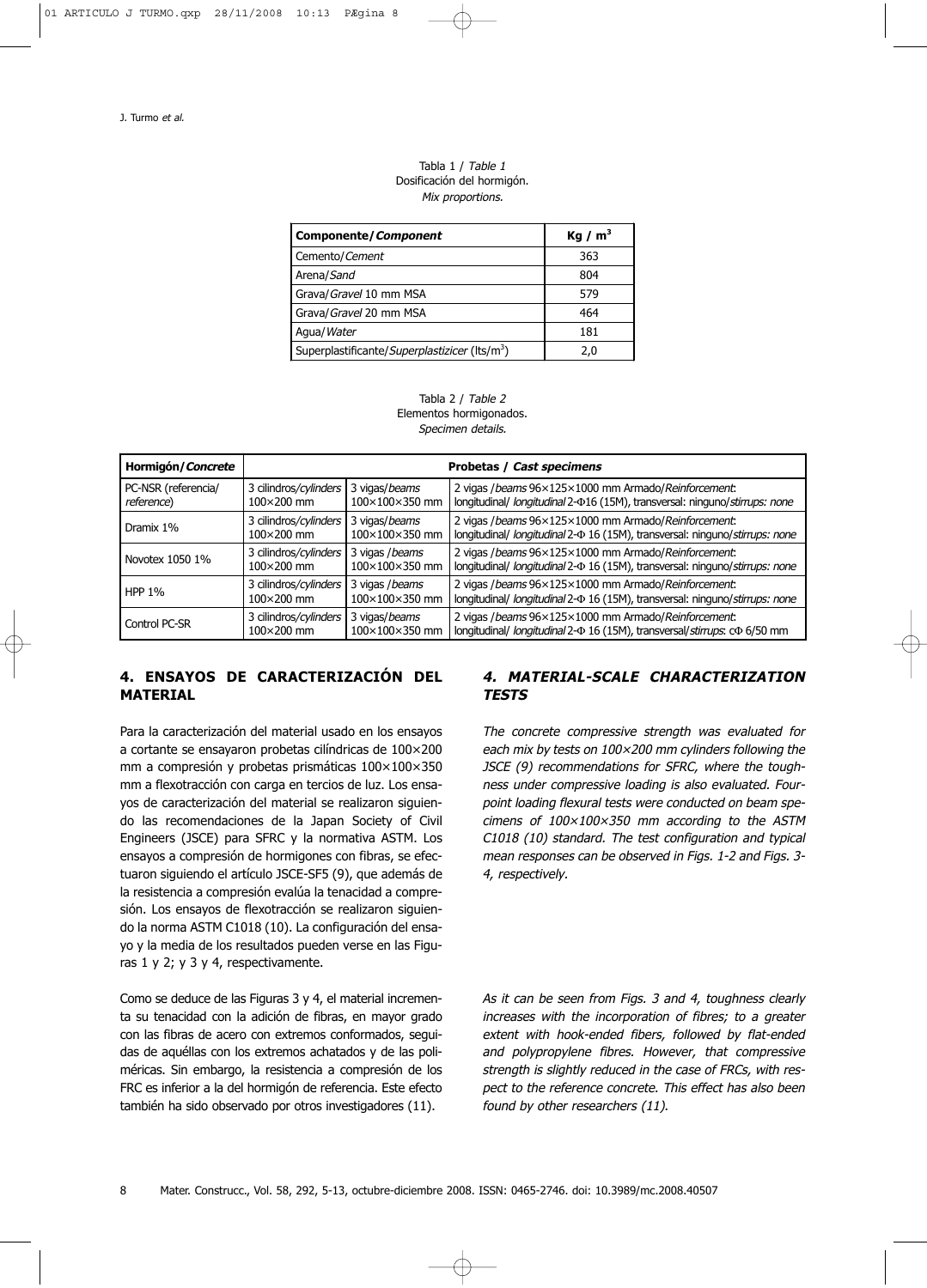La curva tensión-deformación en compresión permite el cálculo de los índices de tenacidad presentados en la Tabla 3. Los índices de tenacidad a flexión, calculados a partir de la curva carga-desplazamiento del ensayo de flexión, están recogidos en la Tabla 4. Estos índices, valores convencionales de la medida de la tenacidad, permiten ordenar los materiales por tenacidad creciente siempre y cuando se respeten las condiciones de ejecución del ensayo.

The stress-strain response in compression permits the calculation of the toughness indices presented in Table 3. The flexural toughness indices calculated from the loaddisplacement response of a bending test, are presented in Table 4. These indexes permit the ranking of the materials in terms of toughness if standard test conditions are respected.



Figura 1. Configuración del ensayo de compresión. Figure 1. Compression test configuration.



Figura 2. Configuración del ensayo de flexotracción. Figure 2. Bending test configuration.







Figura 4. Diagramas carga-flecha ensayo tenacidad flexión. Figure 4. Load-displacement response.

| Parámetro / Parameter                         | PC.   |       | Dramix 1%   Novotex 1% | <b>HPP 1%</b> |
|-----------------------------------------------|-------|-------|------------------------|---------------|
|                                               | MPa   | MPa   | MPa                    | MPa           |
| Resistencia/Strength (MPa)                    | 51.97 | 50.31 | 48.56                  | 38.96         |
| JSCE índice de tenacidad/JSCE toughness index | 21.08 | 40.51 | 38.11                  | 32.57         |

Tabla 3 / Table 3 Resultados de ensayos a compresión. Resistencia y tenacidad JSCE. Strength and compressive toughness indices from JSCE standard.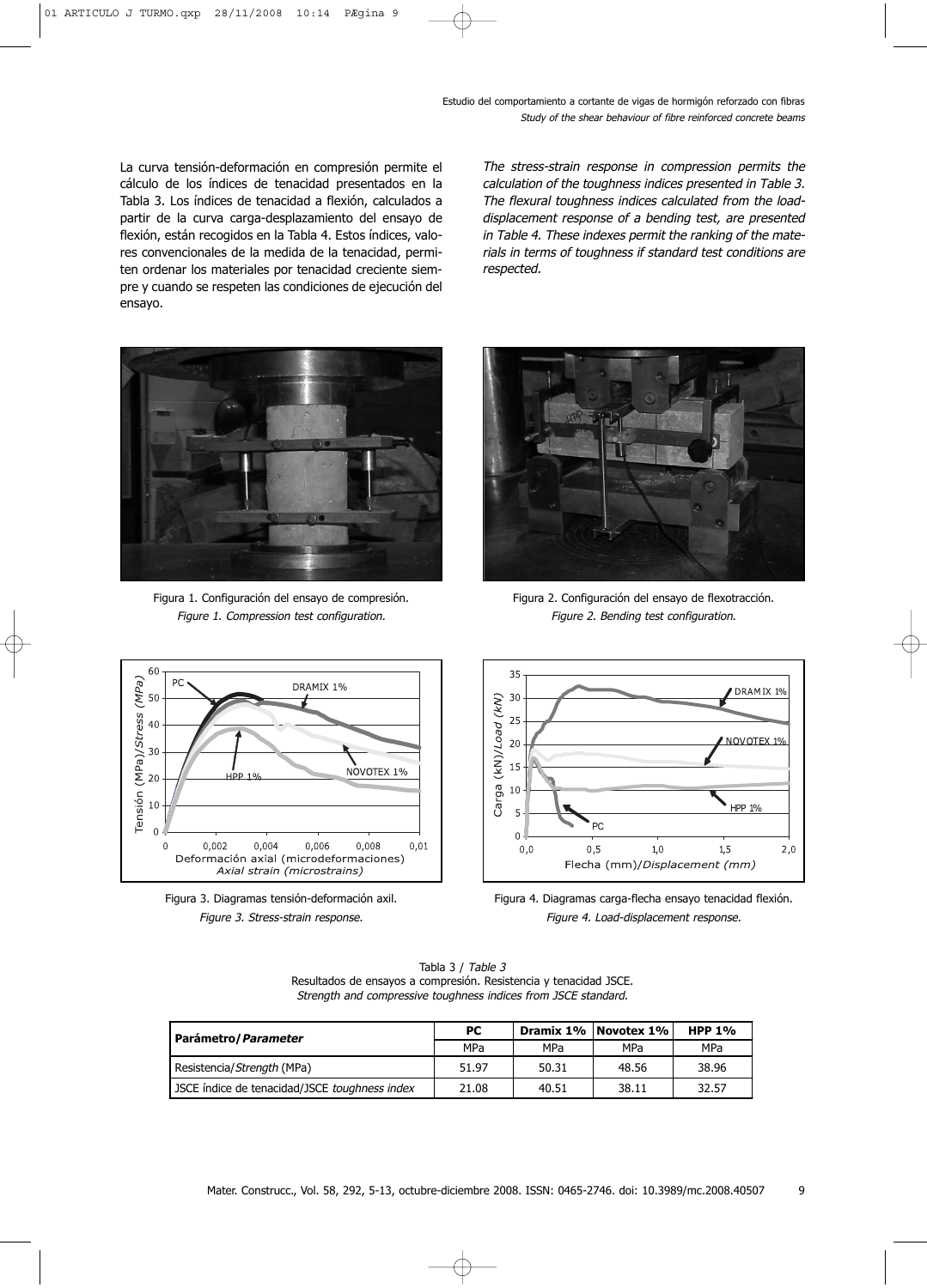| Parámetro / Parameter<br><b>Indice/Index</b>    | P C    | Dramix 1% | Novotex 1% | <b>HPP 1%</b> |
|-------------------------------------------------|--------|-----------|------------|---------------|
| Módulo de rotura (Mpa)/Modulus of rupture (MPa) | 4.97   | 9.83      | 6.09       | 5.18          |
| <b>I5</b>                                       | $\ast$ | 4.67      | 5.01       | 4.62          |
| I10                                             | $\ast$ | 10.29     | 9.78       | 9.07          |
| $I-20$                                          | $\ast$ | 22.89     | 19.72      | 15.61         |
| R5,10                                           | $\ast$ | 112.6     | 95.4       | 89            |
| R <sub>10</sub> ,20                             | $\ast$ | 126.0     | 99.3       | 65.4          |
| JSCE(MPa)                                       | $\ast$ | 8.44      | 4.81       | 3.3           |

Tabla 4 / Table 4 Resultados del ensayo de flexotracción e índices de tenacidad a flexión ASTM C1018. Flexural toughness indices from ASTM C1018.

## **5. ENSAYOS ESTRUCTURALES Y ANÁLISIS DE RESULTADOS**

Las vigas fueron ensayadas a cortante bajo dos puntos de carga situados a tercios de luz, esto es, con una relación luz de cortante canto de la viga de 2,4 (Figura 5). La pequeña longitud de anclaje con la que fueron provistas las armaduras de flexión no permitía un adecuado desarrollo del efecto arco, fallando finalmente el anclaje de la armadura longitudinal en las vigas sin armadura de cortante, donde se veía progresar la fisura de cortante a lo largo de la armadura longitudinal en dirección a los apoyos.

Las curvas carga flecha pueden verse en la Figura 6, apreciándose el incremento de ductilidad que induce el empleo de fibras en la rotura a cortante. La viga PC-SR llega a romper por flexión. En vigas de SFRC, la carga máxima es un 20% mayor que la viga sin estribos de hormigón convencional, con dos veces su deformación bajo carga máxima. Se observa asimismo un incremento de ductilidad para todas las vigas de FRC, con respecto a las vigas de referencia, indicado por el notable incremento de deformabilidad de las vigas (p.e. mayor desplazamiento bajo cualquier nivel de carga) tanto bajo carga máxima como en el régimen de post-pico. A pesar de que la incorporación de fibras de polipropileno no incrementa el cortante último, la capacidad resistente a cortante de las vigas de FRC de polipropileno iguala a la de las de SFRC para grandes flechas (p.e. superior a 5 mm).

Sin embargo, el cortante último de las vigas reforzadas con un 1% en volumen de fibras es siempre inferior al de las vigas con un mismo volumen de acero dispuesto en forma de estribos. Esto se debe principalmente a que la orientación de las fibras es aleatoria y sólo algunas de ellas se orientan favorablemente para oponer resistencia a la fisuración, mientras que todos los estribos son efectivos para resistir cortante.

## **5. STRUCTURAL-SCALE TESTS RESULTS AND ANALYSIS**

The structural-scale beams were tested under shear loading through a four-point load configuration (Fig. 5), with a shear span to depth ratio equal to 2.4. The small anchorage length provided for the longitudinal reinforcement did not allow the development of the arch effect, which caused the failure by debonding of the flexural reinforcement in the case of beams without conventional shear reinforcement. The progress of the crack along the reinforcement and towards the supports could be visually observed.

Fig. 6 shows the load-deflection responses, where the shear ductility increase induced by fibre action can be observed. Beam PC?SR exhibited flexural failure. In SFRC beams, the maximum load is higher by approximately 20% of that of plain concrete, with twice the deflection at maximum load. An increase of ductility under shear loading can be clearly observed for all FRCs with respect to plain concrete beams, indicated by the significant increase in the deformability of the elements (i.e., a higher deflection at any load level) either at maximum load or along the post-peak regime. Though the incorporation of polypropylene fibres did not increase the ultimate load of the composite, the shear load-carrying capacity of the polypropylene FRC beams equalled that of SFRC for high deflection values, i.e. beyond 5 mm.

Nevertheless, the load carrying capacity of the beams reinforced with 1% volume of fibres is always lower than that of the beams with the same volume of steel in the form of stirrups. This is attributed mainly to the distributed nature of the fibre reinforcement where only part of the fibres are favourably oriented to resist shear cracking, whereas all the stirrups actively prevent crack opening.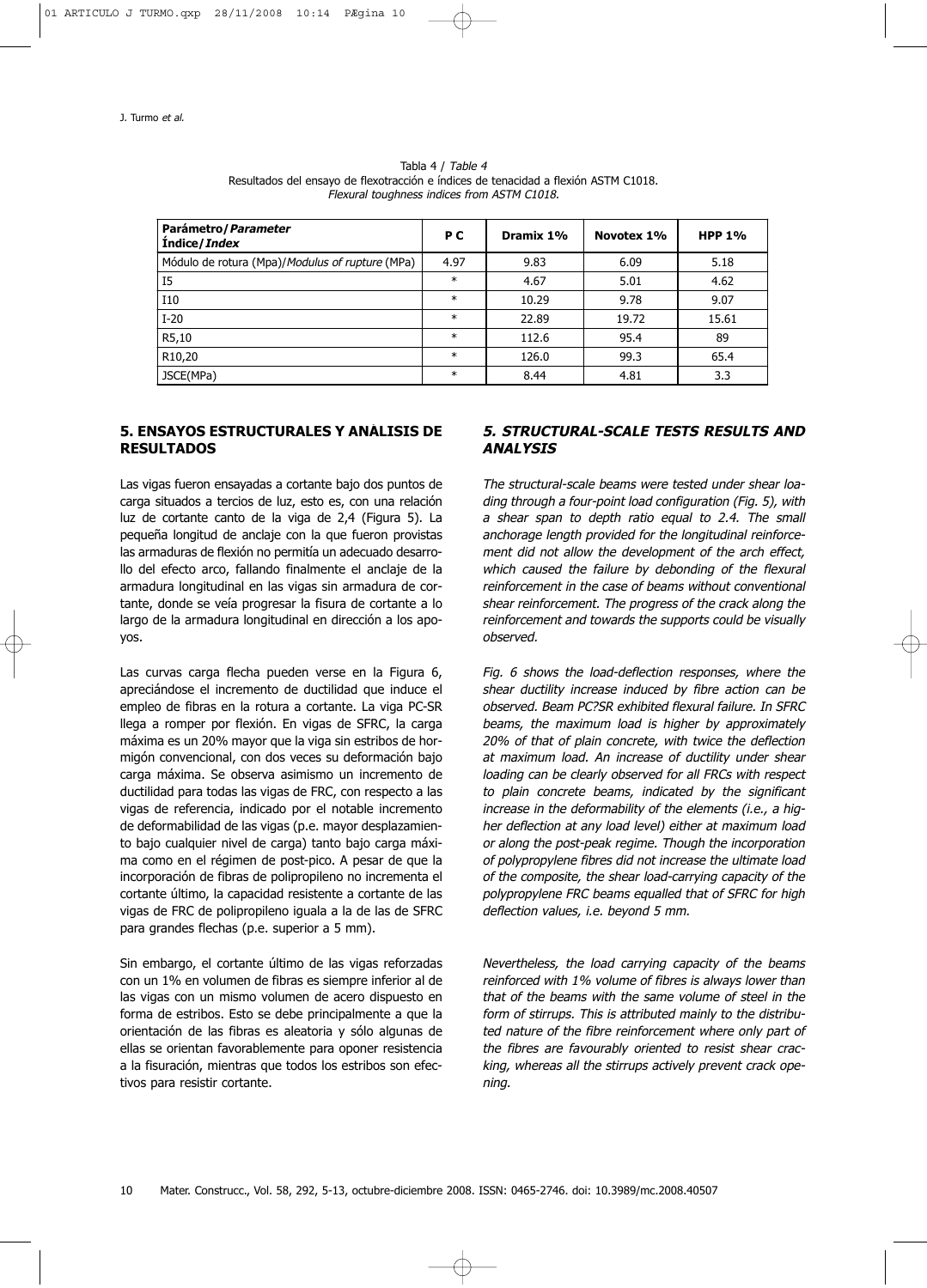

Figura 5. Ensayo de cortante. Figure 5. Beam shear test.

En la Tabla 5, además de la carga última de cortante obtenida en los ensayos estructurales, se muestran los valores de cortante deducidos de la aplicación de los métodos de cálculo propuestos por Al-Taan y Al-Feel (2) (denominados A&A); Campione y Mindess (4) (denominados C&M); RILEM (5); y Dupont y Vandewalle (6) (denominados D&V). Debido a que estos métodos utilizan cada uno diferentes parámetros obtenidos de diversos ensayos, algunos de éstos han sido extrapolados en función de resultados obtenidos en otros estudios. Así, la resistencia a flexotracción equivalente que emplea el método de RILEM se obtuvo a partir del índice I20 de la normativa ASTM siguiendo el estudio realizado por Dupont y Vandewalle (12). El método propuesto por Campione y Mindess (4) utiliza para el cálculo la resistencia a tracción por compresión diametral, la cual se estimó a partir de la resistencia media a compresión utilizando la fórmula propuesta por la EHE (13). El método de Dupont y Vandewalle (12) no separa las contribuciones del hormigón, de los estribos y de las fibras, sino que propone una formulación que las engloba.



Figura 6. Diagrama carga flecha en el ensayo de cortante. Figure 6. Load-displacement response.

Table 5 presents the average ultimate load values obtained from tests, and those calculated from the formulae proposed by Al-Taan and Al-Feel (2) (denoted as A&A); Campione and Mindess (4) (denoted as C&M); RILEM (5); and Dupont and Vandewalle (6) (denoted as D&V). Since each of these design methods use different toughness parameters obtained from different test configurations, some of the parameters had to be obtained from correlations with previous test results. Consequently, the equivalent flexural strength used by the RILEM method was obtained from the I20 index of the ASTM standard considering the study by Dupont and Vandewalle (12). The method proposed by Campione and Mindess (4) makes use of the tensile strength obtained from the splitting tension test, which was estimated from the compressive strength using the formula proposed by the Spanish Code (13). Note that the method by Dupont and Vandewalle (12) does not separate the contributions of the concrete, stirrups and fibres but proposes formulae for the material as a whole.

Tabla 5 / Table 5 Carga última de los ensayos estructurales y predicciones de la formulación. Test results and estimations from proposed formulae.

| Hormigón/Concrete                                                                                   | Ensayo/Test<br>(kN) | <b>RILEM</b><br>(kN) | $A \& A$<br>(kN) | C&M<br>(kN) | <b>D&amp;V</b><br>(kN) |
|-----------------------------------------------------------------------------------------------------|---------------------|----------------------|------------------|-------------|------------------------|
| <b>PC-NSR</b>                                                                                       | 50                  | $\ast$               | $\ast$           | $\ast$      | $\ast$                 |
| DRAMIX 1%                                                                                           | 62                  | 48                   | 62               | 54          | 39                     |
| NOVOTEX 1%                                                                                          | 62                  | 42                   | 54               | 50          | 39                     |
| <b>HPP 1%</b>                                                                                       | 50                  | 32                   | 54               | 52          | 37                     |
| PC-SR                                                                                               | 100                 | $\ast$               | $\ast$           | $\ast$      | $\ast$                 |
| * Los métodos de diseño están sólo propuestos para FRC/The design methods are proposed only for FRC |                     |                      |                  |             |                        |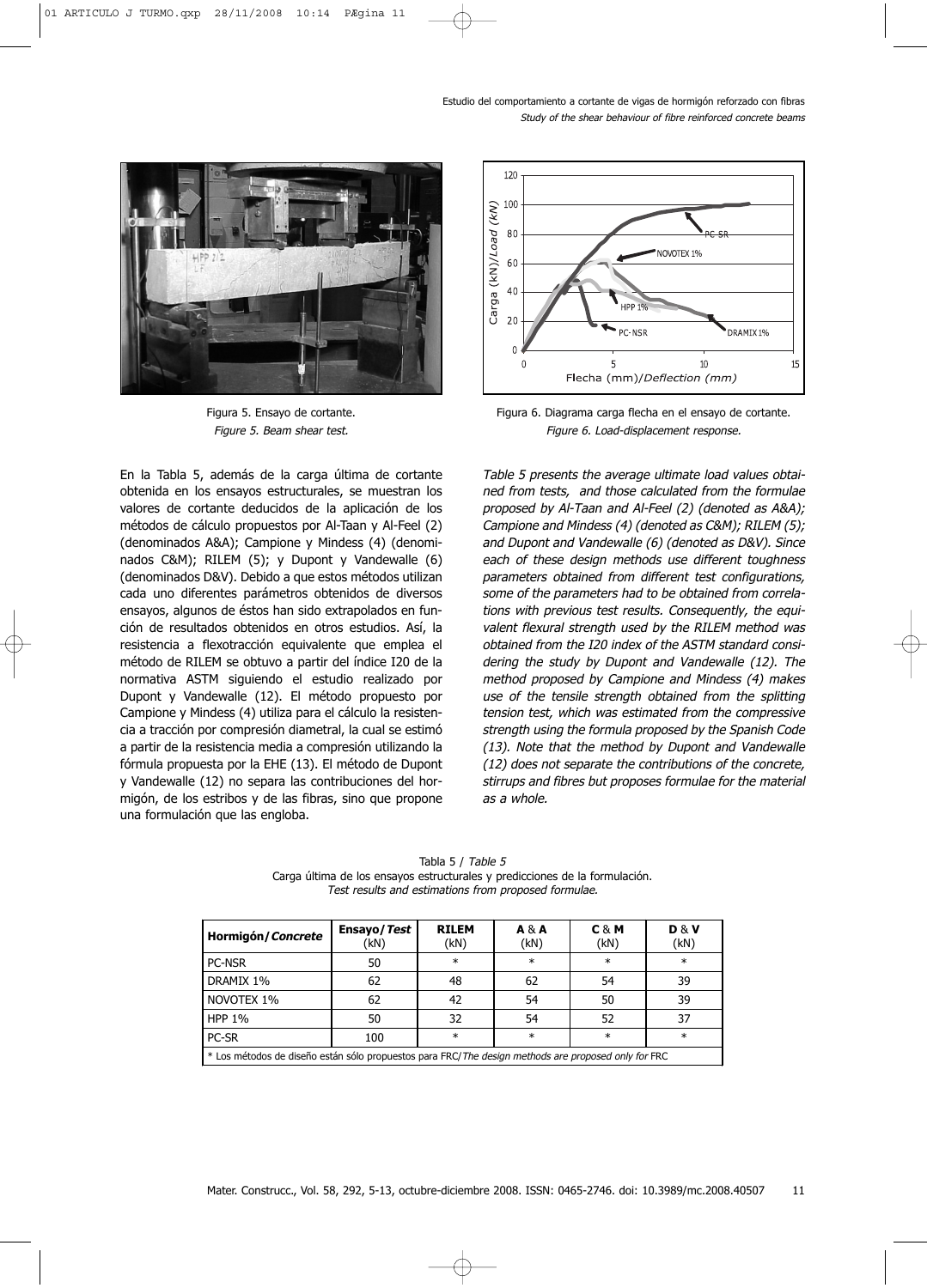Se puede observar en la Tabla 4 que el método propuesto por Al-Taan y Al-Feel (2)consigue estimar la resistencia a cortante de manera bastante precisa, seguido por el método de Campione y Mindess (4); en ambos casos obteniendo una muy buena estimación incluso en el caso de FRC con fibras de polipropileno. Los resultados de esta serie de ensayos son algo conservadores comparados con las predicciones de los métodos propuestos por RILEM y Dupont y Vandewalle.

## **6. CONCLUSIONES**

Se observó que el hecho de añadir fibras a la mezcla incrementa la tenacidad del hormigón, tanto a flexión como a compresión, como queda reflejado en los índices de tenacidad propugnados por la normativa ASTM y la JSCE. Este incremento de tenacidad del material, se transforma en un incremento de ductilidad en el comportamiento a cortante, llegando en las vigas con refuerzo de fibras de acero a incrementos muy significativos de deformabilidad.

En vigas de SFRC, la carga máxima es un 20% mayor que la viga sin estribos de hormigón convencional, con dos veces su deformación bajo carga máxima. A pesar de que la incorporación de fibras de polipropileno no incrementa el cortante último, la capacidad de resistencia a cortante de las vigas de FRC de polipropileno iguala a la de las de SFRC para grandes flechas (p.e. superior a 5 mm).

La respuesta de las vigas de FRC con un 1% en volumen de fibras aparece como inferior a la de las vigas con el mismo volumen de acero incorporado en forma de cercos.

Los métodos de cálculo aplicados resultan adecuados para predecir la resistencia última a cortante de vigas de sección rectangular, apareciendo como suficientemente precisos al permitir la utilización de parámetros extrapolados en sus fórmulas.

## **AGRADECIMIENTOS**

Los autores agradecen al Ministerio de Educación y Ciencia español la financiación recibida a través de los proyectos BIA2005-09229-C02-01/02, BIA2006-15471- C02-01/02, MAT2003-05530 and PSE 11-2005/PSS-380000-2005-12/2007-1. Uno de los autores disfrutó de una beca de Formación del Profesorado Universitario del Ministerio de Educación español, que financió la estancia en la Universidad de British Columbia, donde se realizaron los ensayos.

Regarding the proposed design recommendations, Table 4 shows that the formulation proposed by Al-Taan and Al-Feel (2) leads to a satisfactory precise estimation of the shear capacity, followed by that of Campione and Mindess (4); in both cases a fairly good estimation is obtained even for the case of the polypropylene FRC. The test results show that the recommendations proposed by RILEM (5) and Dupont and Vandewalle (6) considerably underestimate the shear capacity of the beams.

## **6. CONCLUSIONS**

It has been observed that the incorporation of fibres to the mix increases the material toughness both in tension or compression, as indicated by the toughness indexes of the JSCE and ASTM standards. The material toughness increase results in higher shear strength of the concrete and better deformability, i.e. the deflection at maximum load is significantly higher for FRC beams than plain concrete specimens.

In SFRC beams, the maximum load increased by approximately 20% with respect to the plain concrete beams, with twice the deflection at maximum load. Though the incorporation of polypropylene fibres did not increase the ultimate load of the composite, the shear load-carrying capacity of polypropylene FRC beams equalled that of the SFRC for high deflection values, i.e. beyond 5 mm.

The response of beams reinforced with 1% by volume of fibres is always lower than the beams containing the same volume of steel in the form of stirrups.

The applied design formulations are found to be adequate for estimating the ultimate shear capacity of rectangular cross-section beams, being sufficiently robust even when all the relevant material data may not be available.

## **ACKNOWLEDGEMENTS**

The authors acknowledge Spanish Ministry of Education and Science for the financial support received under the research projects BIA2005-09229-C02-01/02, BIA2006- 15471-C02-01/02, MAT2003-05530 and PSE 11- 2005/PSS-380000-2005-12/2007-1. One of the authors benefited from a scholarship from the Spanish Ministry of Education (Scholarship for the Formation of University Professors) which funded the stay in the University of British Columbia, where the tests were carried out.